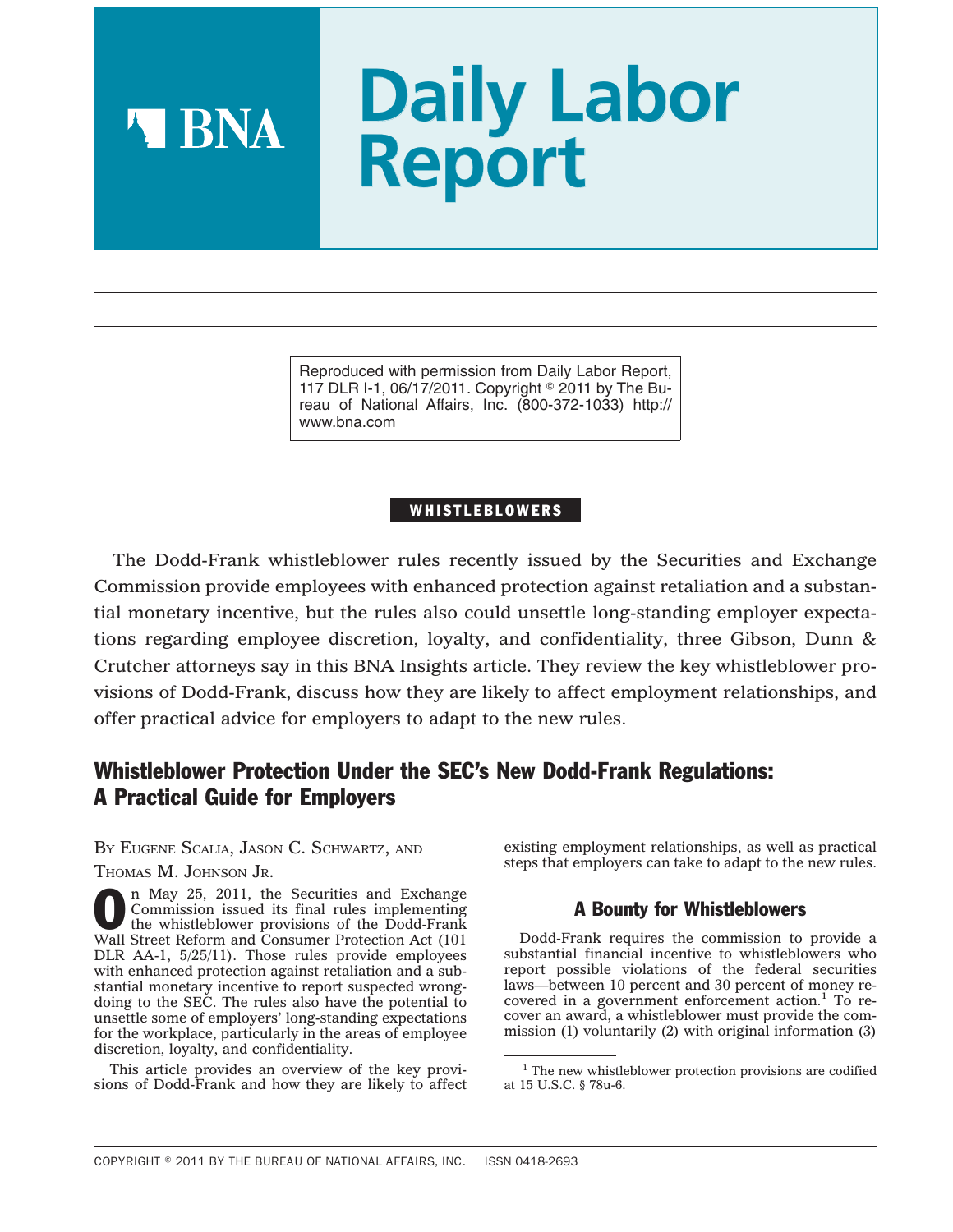that leads to a successful enforcement action or actions in federal court or before an agency (4) in which overall recovery totals over \$1,000,000.2

In the lengthy SEC rules implementing these requirements, the provisions of particular interest from an employment perspective have to do with determining the amount of a whistleblower's bounty within the statutory range, and which employees are eligible to be whistleblowers.

Concerning the size of the award, the final rules set forth a variety of ''plus'' and ''minus'' factors that the commission can consider in determining the award amount. 17 C.F.R. § 240.21F-6.

The ''plus'' factors relate to the significance of the information and the degree of assistance provided by the whistleblower, the degree to which the award will deter future violations of the securities laws, and the extent to which the employee participated in the employer's internal compliance program. Of particular note, the commission may use as a ''plus'' factor the extent to which a whistleblower provides ''ongoing, extensive, and timely cooperation'' to the SEC, ''appropriately encourage[s] or authorize[s] others'' to do the same, or ''assist[s] the authorities in the recovery of the fruits and instrumentalities of the violations.''

''Minus'' factors include the degree of the whistleblower's culpability, whether there was an unreasonable delay in reporting, and whether the employee interfered with the company's internal review or investigation.

As these ''plus'' and ''minus'' factors reflect, the rules give whistleblowers certain incentives to use an employer's internal compliance program, but do not require them to do so. In response to concerns by the business community during the notice and comment period, the final rule includes other provisions aimed at encouraging use of internal compliance systems. For example, an employee who reports internally remains eligible for an award even if the employer ultimately self-reports the conduct to the SEC, and a complaint made internally at the company will be treated as if made to the SEC for purposes of determining who first brought the matter to the commission's attention, as long as the whistleblower reports to the SEC within 120 days of reporting to the company. 17 C.F.R. § 240.21F-4(b), (c).

The rules also exempt certain employees—such as attorneys, auditors, and internal compliance officers from eligibility for an award. But there are notable exceptions to these exemptions. An attorney, for example, may recover an award if the attorney-client privilege has been waived, or if disclosure is permissible under applicable state laws or ethics rules. Auditors and internal compliance officers in turn may qualify as whistleblowers if, among other things, they have a ''reasonable basis to believe'' that disclosure would prevent the employer from engaging in activity ''likely to cause substantial injury to the financial interest or property of the [company] or investors." Id.  $\S 240.21F-4(b)(4)(v)$ .

This language leaves considerable room for interpretation, and some companies feel that compliance personnel will occasionally pursue whistleblower awards at the expense of rigorously performing their assigned responsibilities. If this occurs frequently, it could dis-

<sup>2</sup> The final rules will be codified at 17 C.F.R. § 240.21F-1, et seq.

courage some whistleblowers from complaining internally, for fear of competing with compliance personnel for the bounty.

#### Whistleblower Protection Under Dodd-Frank

Dodd-Frank expands the Sarbanes-Oxley (SOX) Act whistleblower protection cause of action by, among other things, extending the statute of limitations from 90 to 180 days and providing that parties to a SOX retaliation claim have a right to trial by jury. 18 U.S.C. § 1514A(b). Dodd-Frank also creates three new federal causes of action for whistleblowers.

Two of the new causes of action have received relatively little attention: They protect employees who report potential violations of the Commodity Exchange Act (CEA) to the CFTC (7 U.S.C. § 26), and employees who report potential violations of federal banking laws to their employers, the newly created Bureau of Consumer Financial Protection, or other government authorities (12 U.S.C. § 5567).

The new whistleblower protection provision that has received the most attention covers employees who (a) report potential violations to the SEC or cooperate with an investigation, (b) make any disclosures ''required or protected'' under any statute or rule dealing with securities (including SOX), or (c) provide law enforcement officials with ''any truthful information relating to the commission or possible commission of any Federal offense'' (18 U.S.C. § 1513(e)).

The new provision's reference to SOX already has received attention from the courts, because SOX protects internal reporting whereas the definition of ''whistleblower'' in Dodd-Frank is limited to ''any individual who provides . . . information relating to a violation of the securities laws *to the Commission*.'' 15 U.S.C. § 78u- $6(a)(6)$ .

Nonetheless, one federal district court recently held that under Dodd-Frank an employee does not need to provide information to the commission to be protected from retaliation, although reporting to the SEC would still be a prerequisite to receipt of any bounty. *Egan v. TradingScreen Inc.*, S.D.N.Y., No. 10 Civ. 8202, May 4, 2011.

If other courts follow this approach, Dodd-Frank retaliation claims could effectively subsume SOX retaliation claims. That is significant because there are substantial benefits to bringing retaliation claims under Dodd-Frank rather than SOX.

*First*, SOX has a 180-day statute of limitations, while the Dodd-Frank limitations period is six years (or three years after the material facts were known or reasonably should have been known to the employee, but in no event longer than ten years).

*Second*, a whistleblower must exhaust administrative remedies under SOX by filing a complaint with the Department of Labor's Occupational Safety and Health Administration (OSHA), while Dodd-Frank allows immediate suit in federal court.

*Third*, Dodd-Frank allows employees to recover double back pay, whereas only actual back pay is available under SOX. Compare 18 U.S.C. § 1514A with 15 U.S.C. § 78u-6(h).

*Fourth*, Dodd-Frank's final rules contain a provision that purports to prevent employers from enforcing confidentiality agreements to prevent whistleblower employees from cooperating with the SEC. 17 C.F.R.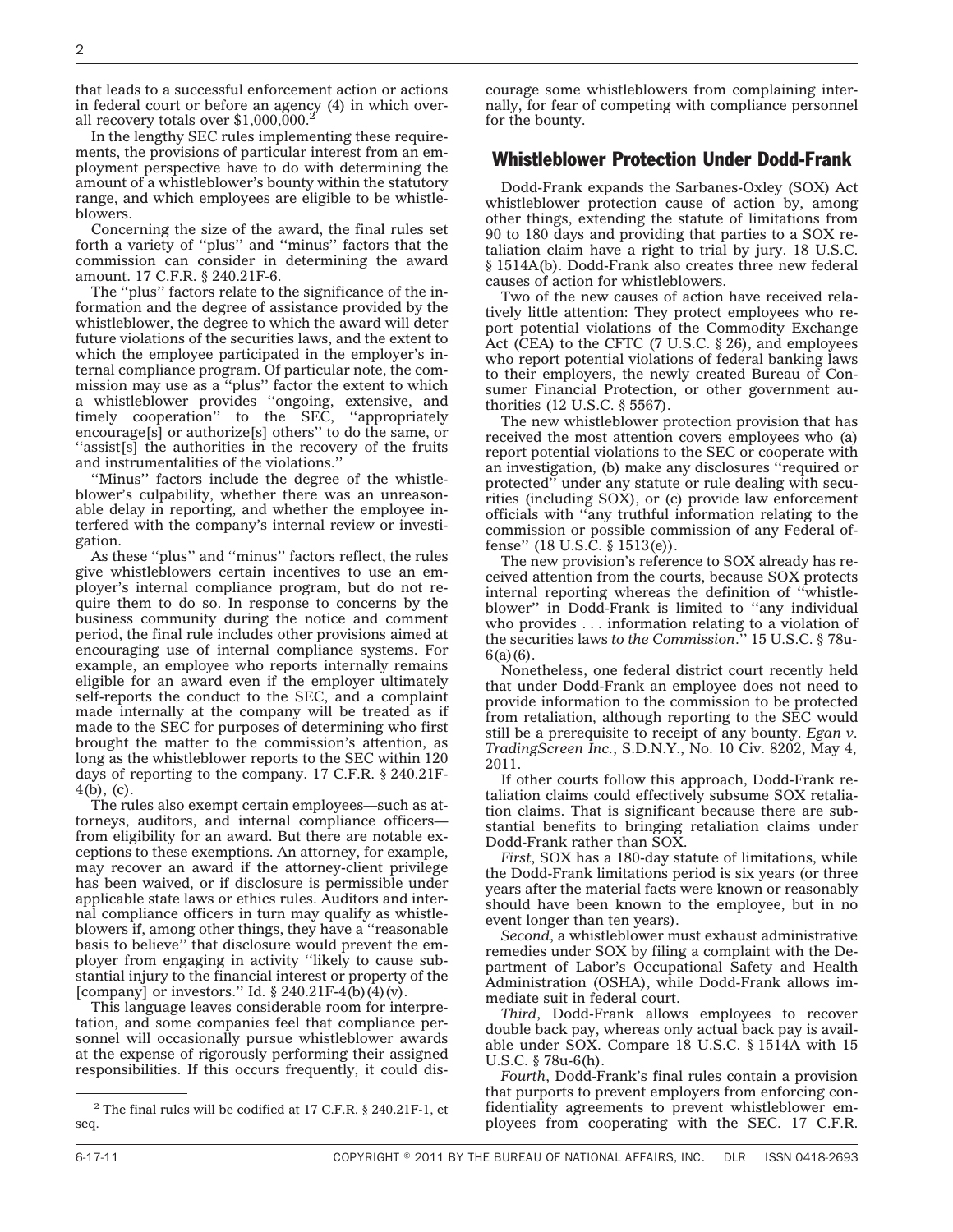§ 240.21F-17(a). This provision may prove controversial, since the commission's authority for adopting it is unclear and employers need some ability to prevent unauthorized, wholesale sharing of confidential and proprietary documents with the government.

*Fifth*, and finally, the SEC's rules provide the commission with the authority to enforce Dodd Frank's anti-retaliation provisions. Id. § 240.21F-2(b)(2). This provision surprised observers, as the Department of Labor historically has not brought enforcement actions under SOX.

#### Predispute Arbitration Agreements

It may interest employers who are considering employee arbitration agreements following the U.S. Supreme Court's recent decision in *AT&T Mobility LLC v. Concepcion*, 131 S. Ct. 1740 (2011) (81 DLR AA-1, 4/27/11), that Dodd-Frank prohibits predispute agreements to arbitrate certain retaliation claims.

Dodd-Frank expressly prohibits predispute arbitration agreements governing claims under the CFTC, Bureau of Consumer Financial Protection, and SOX whistleblower provisions described above. Dodd-Frank does *not*, however, bar predispute agreements to arbitrate the ''core'' SEC whistleblower cause of action discussed immediately above (15 U.S.C. § 78u-6).

This is potentially significant, because retaliation claims can spawn expensive parallel litigation—such as shareholder class actions. If enforced by the courts, predispute arbitration agreements concerning Dodd-Frank's ''core'' SEC retaliation regime could minimize the publicity of retaliation claims and reduce potential exposure.

#### Impact on Employment Relationships

The final rules implementing Dodd-Frank have the potential to strain existing employment relationships and to upset employers' settled expectations for employee behavior.

For example, companies typically encourage internal reporting so they can respond quickly to potential wrongdoing and bring problems to the government's attention themselves as necessary. Dodd-Frank's monetary incentives, however, encourage employees to bypass internal compliance procedures.

The rules could also affect the discretion expected of participants in internal compliance review, such as attorneys, auditors, and internal compliance officers. The SEC also has said that it reserves the authority to deal directly with a company's officers or directors who selfreport wrongful behavior, rather than treat them as parties represented by the company's counsel. 17 C.F.R. § 240.21F-17(b).

The new rules will present other employee relations challenges. For example, the rules permit employees to submit complaints to the SEC anonymously, but require those who do so to retain counsel. This will force many whistleblowing employees to hire lawyers, who may make it more difficult for companies to address genuine performance problems the employee is experiencing. (Plaintiffs' firms have already begun to advertise anonymous whistleblowing services.)

Also, because the SEC will reward ''ongoing'' cooperation with the commission, the final rules incentivize employees to act as agents for the SEC and even to en-

list fellow employees to do the same. And, as noted above, some employers may face push-back from the SEC if they attempt to prevent employees from giving the commission confidential, proprietary company information in violation of the company's standard confidentiality agreement.

In short, the new rules could act as a powerful source of leverage for a small but significant number of employees, including those with a history of performance or disciplinary issues.

# Encouraging a Culture of Compliance

Despite the challenges presented by the new Dodd-Frank regulatory landscape, employers will still be rewarded for taking steps that encourage a culture of compliance and prevent violations *before* whistleblowing occurs.

*First*, employers should take prophylactic measures to promote internal compliance, such as broadly distributing their ethics and compliance policies and providing clear avenues of communication for employees to selfreport potential violations. Employers may also consider having employees sign certifications at regular intervals attesting that they are unaware of (or have disclosed) potential violations, or as a condition of signing a separation agreement.

*Second*, and related, employers should identify ways to encourage employees to make use of internal compliance procedures. Companies should consider instituting several accessible methods of anonymous reporting, such as an internal website, a toll-free telephone number, an anonymous e-mail address, and an ombudsman.

*Third*, companies should review their internal compliance systems, and consider ways to streamline procedures without sacrificing the quality of investigations.

# Guidance for Human Resources Personnel

Human resources departments also will play a critical role in promoting the use of internal compliance procedures and in responding to whistleblower complaints. In particular, HR professionals can help prevent personality conflicts and other employment issues from spilling over into acrimonious whistleblower activity.

*First*, employers should exercise care when making hiring decisions. Every experienced employment lawyer has encountered a whistleblower who acted out of animus toward his supervisor or manager, and it is not uncommon in such instances to learn in the course of litigation that the person has a history of similar conduct or even a criminal record. Thus, requiring background checks and references for employees in key positions—consistent with applicable state and federal law—is invaluable in preventing wrongdoing as well as whistleblower abuse.

*Second*, and related, whistleblowing often arises out of troubled employment relationships. It is not unusual for employees to feel that their supervisors do not value their input, and thus look elsewhere when they have a complaint. Employers should consider deploying their most experienced HR personnel in support of employees in sensitive positions. Relatedly, managers should be trained to respond effectively to employee criticisms in a nonretaliatory fashion, and to inform HR and in